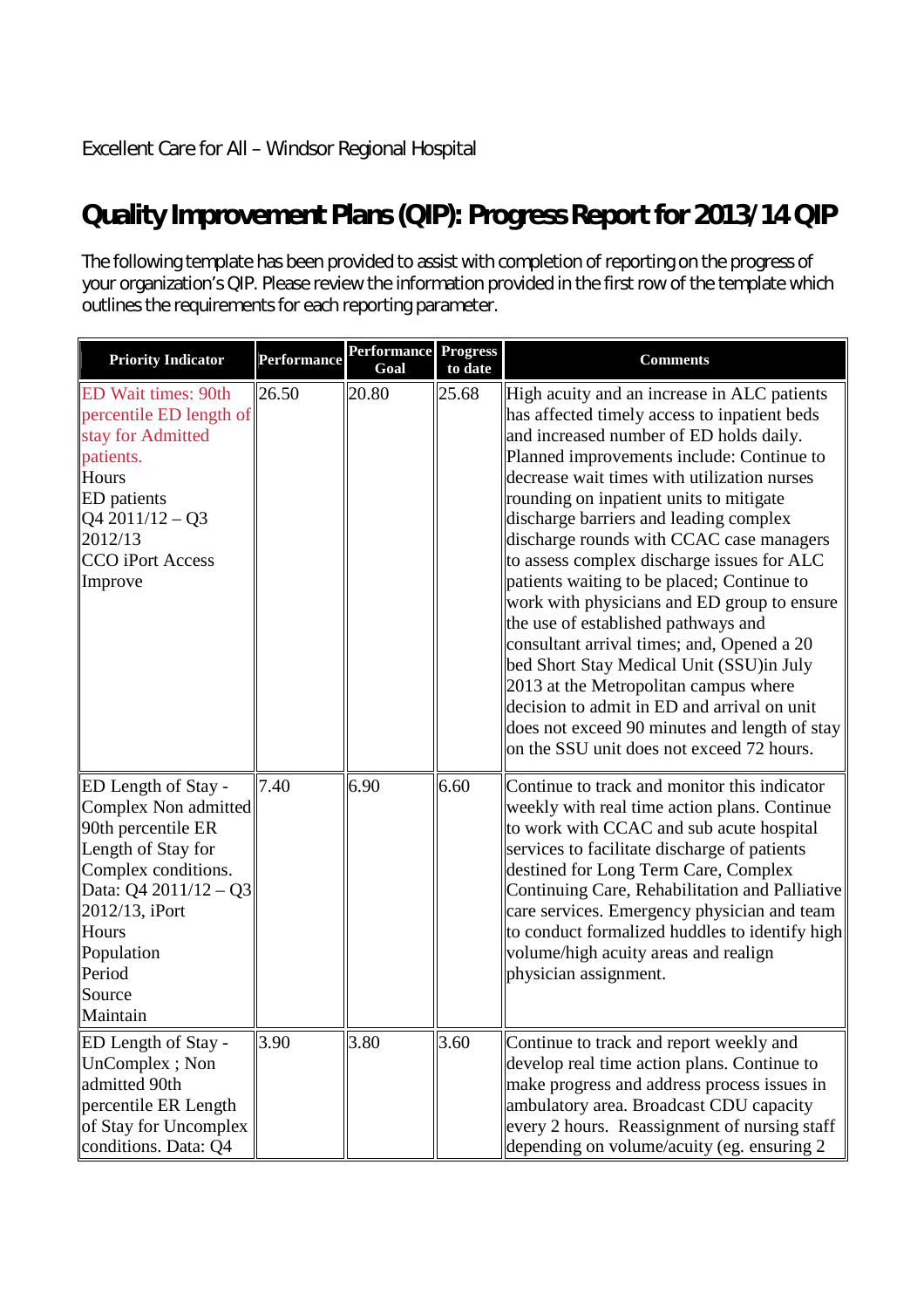| $ 2011/12 - Q32012/13 $<br>iPort<br>Hours<br>Population<br>Period<br>Source<br>Maintain                                                                                                                                                                                                                                                                                                                                                              |       |       |       | nurses are present in ambulatory hall).<br>Continue daily tracking of admissions and<br>discharges.                                                                                                                                                                                                                                                                                                                                                                                                                                                                                                                                                                                                                                                                                                                                                                                                                                                                                                                                 |
|------------------------------------------------------------------------------------------------------------------------------------------------------------------------------------------------------------------------------------------------------------------------------------------------------------------------------------------------------------------------------------------------------------------------------------------------------|-------|-------|-------|-------------------------------------------------------------------------------------------------------------------------------------------------------------------------------------------------------------------------------------------------------------------------------------------------------------------------------------------------------------------------------------------------------------------------------------------------------------------------------------------------------------------------------------------------------------------------------------------------------------------------------------------------------------------------------------------------------------------------------------------------------------------------------------------------------------------------------------------------------------------------------------------------------------------------------------------------------------------------------------------------------------------------------------|
| <b>Reported Medication</b><br><b>Incidents</b> (Reached<br>Patient and Harm): The<br>total number of<br>medication incidents/<br>month occurring that<br>reach the patient<br>involving temporary or<br>permanent harm and<br>require intervention or<br>prolonged<br>hospitalization.<br>Reported in Risk<br><b>Monitor Pro Data</b><br>(Internal): average<br>April-Dec 2012<br>incidents<br>Population<br>Period<br>Source<br>Improve             | 0.55  | 0.00  | 0.90  | Strategies to reduce medication incidents that<br>reached the patient and caused harm include:<br>The development of a pain order set and<br>algorithm to decrease narcotic medication<br>incidents; Reporting of trigger drugs (e.g.<br>Narcan) into RMP as adverse events to better<br>analyze trends in prescribing/administration<br>that result in adverse outcomes to patients;<br>Aligning and updating IV medication<br>guidelines between sites to clearly outline<br>how to administer IV medications;<br>Implementing Hazardous Cytotoxic and Non-<br>Cytotoxic Drug Policy across all sites;<br>Conduct Root Cause Analysis of every<br>incident that caused harm immediately<br>following the incident and report results to the<br>leadership team; Alignment and monitoring of<br>corporate Medication Use policy across both<br>sites; and, Implementation of unit medication<br>tracer audits (to observe practices pertaining<br>to Medication Use Policy) and provide<br>proactive feedback to front line staff. |
| <b>Reported Medication</b><br><b>Incidents (Reached</b><br>Patient Harm+No<br>$\vert$ Harm): The proportion $\vert$<br>of all medication<br>incidents<br>reported/month that<br>reached the patient<br>including those that<br>caused harm and or no<br>harm. The remaining<br>proportion of<br>medication incidents<br>represent the reported<br>near misses/month<br>Reported in Risk<br>Monitor Pro Data<br>(Internal): average<br>April-Dec 2012 | 46.00 | 40.00 | 50.70 | Continue to decrease medication incidents<br>that reached the patient - no harm by:<br>investigating every medication incident to<br>determine contributing factors; weekly<br>monitoring of Risk Reporting system and<br>trending of results reported weekly to<br>leadership and frontline staff through the<br>Monday Morning Huddle                                                                                                                                                                                                                                                                                                                                                                                                                                                                                                                                                                                                                                                                                             |